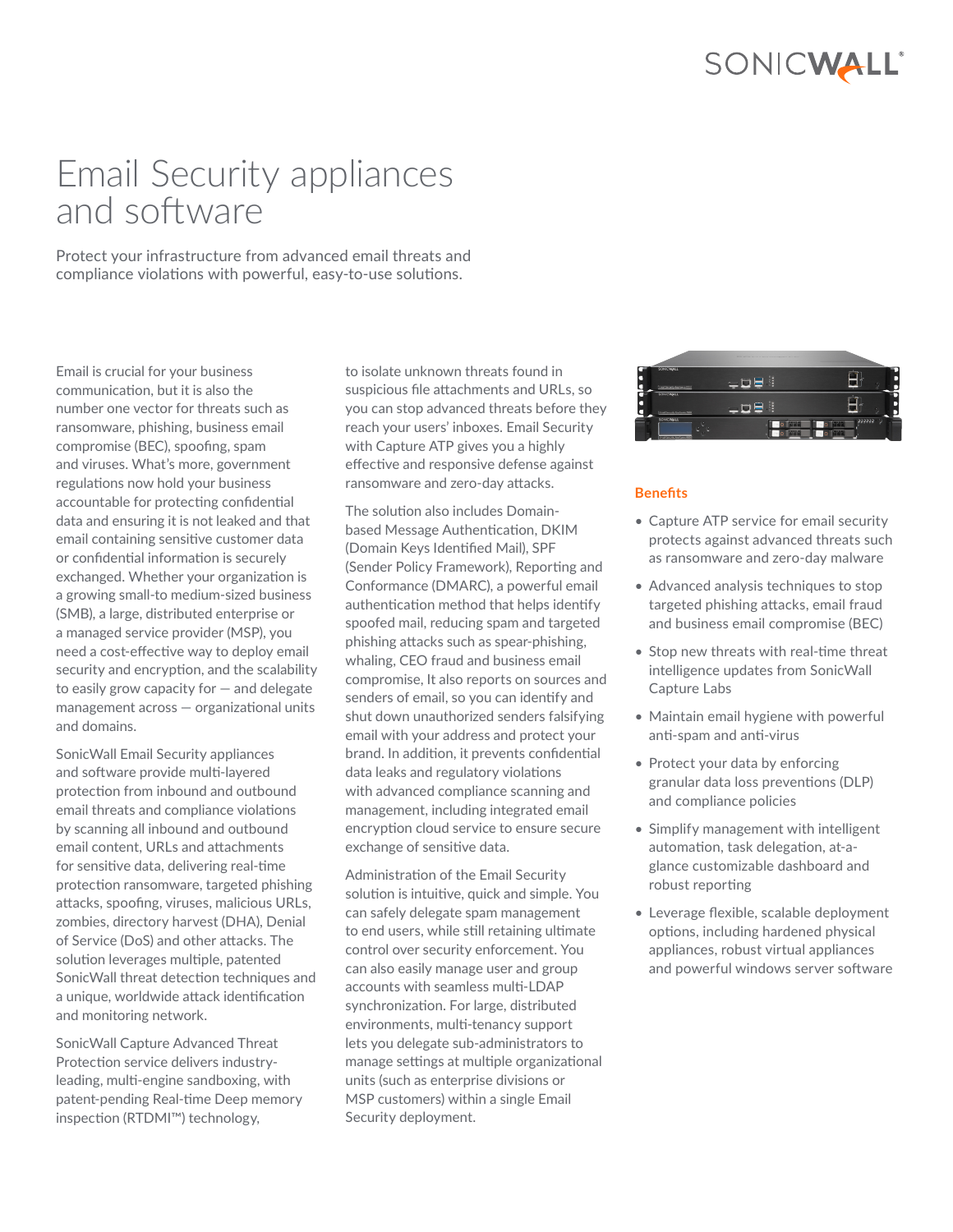#### **Features**

#### **Advance Threat Protection**

Detect and block advanced threats until verdict. This service is the only advancedthreat-detection offering that combines multi-layer sandboxing, including Real-Time Deep Memory Inspection, full system emulation and virtualization techniques, to analyze suspicious code behavior within emails, to protect customers against the increasing dangers of zero-day threats. The service includes advanced URL protection that dynamically analyzes embedded URLs, to block and quarantine messages with malicious URLs before they reach the inbox, so users never click on them and become compromised. Capture ATP service delivers finer granularity with file attachments and URLs analysis, additional in-depth reporting capabilities, and a streamlined user-experience.

## **Targeted attack protection**

SonicWall's anti-phishing technology uses a combination of methodologies, including machine learning, heuristics, reputation and content analysis, to stop sophisticated phishing attacks. The solution also includes powerful email authentication standards, such as SPF, DKIM and DMARC, to stop spoofing attacks, business email compromise and email fraud.

## **Real-time threat intelligence**

Receive the most accurate and up-to-date protection against new spam attacks while ensuring delivery of benign email with realtime threat information from the SonicWall Capture Threat Network, which collects information from millions of data sources. The SonicWall Capture Labs analyzes that information and performs rigorous testing to establish reputation scores for senders and content, identifying new threats in real-time.

#### **Anti-virus and anti-spyware protection**

Get up-to-date anti-virus and anti-spyware protection. The solution utilizes signatures from industry leading anti-virus databases and malicious URL detections for multilayer protection that is superior to that provided by solutions that rely on a single anti-virus technology.

In addition, predictive analysis enables you to safeguard your network from the time a new virus outbreak occurs until the time an anti-virus signature update is available.

## **Intelligent automation, task delegation and robust reporting**

Simplify management with intelligent automation, task delegation and robust reporting. Automatically manage email addresses, accounts and user groups. Seamlessly integrate with multiple-LDAP servers. Confidently delegate spam management to end users with the downloadable Junk Button for Outlook® plug-in, while still retaining full control. Locate any email in seconds with the Rapid Message Search Engine. Centralized reporting (even in split mode) gives you easily customizable, systemwide and granular information on attack types, solution effectiveness and built-in performance monitoring and reports are available in PDF and JPEG formats.

#### **Compliance Policy Management**

This add-on service enables compliance with regulatory mandates by helping you to identify, monitor and report on email that violates compliance regulations and guidelines (e.g., HIPAA, SOX, GLBA, and PCI-DSS) or corporate data loss guidelines. The subscription service also enables policy-based routing of mail for approval, archiving and encryption.

#### **Email Encryption**

Add a powerful framework for stopping data leaks, managing and enforcing compliance requirements and providing mobile-ready secure email exchange for organizations of all sizes.

Encrypted email can be tracked to confirm the time of receipt and time opened. Intuitive for the recipient, a notification email is delivered to the recipient's inbox with instructions to simply log into a secure portal to read or securely download the email. The service is cloud-based with no additional client software necessary and unlike competitive solutions; the encrypted email may be accessed and read from mobile devices or laptops.

#### **Flexible deployment options**

Gain scalable, long-term value by configuring your solution for growth and redundancy with minimal upfront costs. You can deploy Email Security as a hardened, high-performance appliance, as software leveraging existing infrastructure or as a virtual appliance leveraging shared computing resources to optimize utilization, ease migration and reduce capital costs. Start with a single system and then as your business grows, add capacity and move to a fail-over enabled, split-mode architecture. Multi-tenancy support allows large enterprise or managed service provider deployments with multiple departments or customers to establish organizational units with one or multiple domains. The deployment may be centrally managed, but still allows a given organizational unit to have its own users, sub-administrators, policy rules, junk boxes and more.

## **SonicWall Email Security deployment options**

The highly flexible architecture of SonicWall Email Security enables deployments in organizations that require a highly scalable, redundant and distributed email protection solution that can be centrally managed. SonicWall Email Security can be deployed in either all-in-one or split mode.

In split mode, systems may be configured as a remote analyzer or a control center. In a typical split-mode setup, one or more remote analyzers is connected to a control center. The remote analyzer receives email from one or more domains and applies connection management, email filtering (anti-spam, anti-phishing and anti-virus) and advanced policy techniques to deliver benign email to the downstream email server. The control center centrally manages all remote analyzers and collects and stores junk email from the remote analyzers. Centralized management includes reporting and monitoring of all related systems. This paradigm allows the solution to cost-effectively scale and protect both inbound and outbound email for growing organizations. Using SonicWall Email Security Virtual Appliances, split mode can be fully deployed on one or multiple servers for optimal efficiencies of scale.

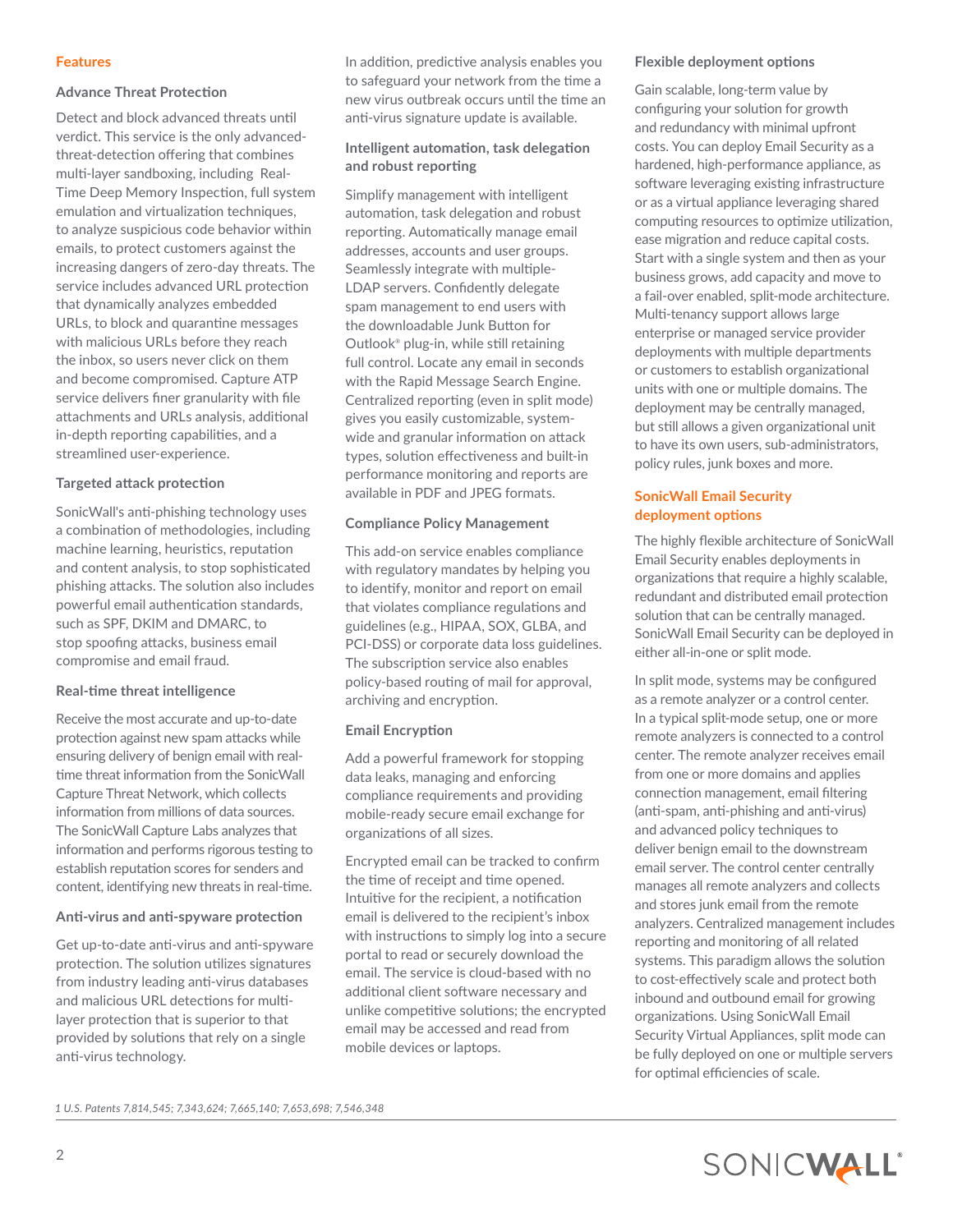#### **Features**

|                                                                                                                                          | <b>APPLIANCE,</b><br><b>VIRTUAL APPLIANCE</b> | <b>WINDOWS SERVER®</b> |  |  |
|------------------------------------------------------------------------------------------------------------------------------------------|-----------------------------------------------|------------------------|--|--|
| Advanced Total Secure subscription - Advanced protection bundle                                                                          |                                               |                        |  |  |
| Includes SonicWall Capture ATP advanced attachment and URL                                                                               | Yes                                           | Yes                    |  |  |
| protection, in addition to the Total Secure subscription<br>Total Secure subscription - Basic protection bundle                          |                                               |                        |  |  |
| Includes email protection dynamic 24x7 subscription plus multi-layer anti-virus, malicious URL detection                                 |                                               |                        |  |  |
| and compliance management subscription features                                                                                          | Yes                                           | Yes                    |  |  |
| Ransomware & Zero-day protection - optional                                                                                              |                                               |                        |  |  |
| SonicWall Capture ATP advanced attachment and URL protection add-on for Total Secure subscription                                        | Yes                                           | Yes                    |  |  |
| Complete inbound and outbound email protection                                                                                           |                                               |                        |  |  |
| Anti-spam effectiveness                                                                                                                  | Yes                                           | Yes                    |  |  |
| Connection management with advanced IP reputation                                                                                        | Yes                                           | Yes                    |  |  |
| Phishing detection, classification, blocking                                                                                             | Yes                                           | Yes                    |  |  |
| Directory harvest, denial of service, NDR protection                                                                                     | Yes                                           | Yes                    |  |  |
| Anti-spoofing with support for SPF, DKIM and DMARC                                                                                       | Yes                                           | Yes                    |  |  |
| Policy rules for user, group, all                                                                                                        | Yes                                           | Yes                    |  |  |
| In memory message transfer agent (MTA) for enhanced throughput                                                                           | Yes                                           | Yes                    |  |  |
| Complete inbound and outbound protection in a single system                                                                              | Yes                                           | Yes                    |  |  |
| Easy administration                                                                                                                      |                                               |                        |  |  |
| Installation                                                                                                                             | $< 1$ hour                                    | $< 1$ hour             |  |  |
| Management per week                                                                                                                      | $< 10$ min                                    | $< 10$ min             |  |  |
| Automatic multi-LDAP sync for users, groups                                                                                              | Yes                                           | Yes                    |  |  |
| Compatible with all SMTP email servers                                                                                                   | Yes                                           | Yes                    |  |  |
| SMTP Authentication support (SMPT AUTH)                                                                                                  | Yes                                           | Yes                    |  |  |
| Allow/deny end user controls                                                                                                             | Yes                                           | Yes                    |  |  |
| Customize, schedule and email 30+ reports                                                                                                | Yes                                           | Yes                    |  |  |
| Judgment details                                                                                                                         | Yes                                           | Yes                    |  |  |
| At-a-glance, customizable management dashboard                                                                                           | Yes                                           | Yes                    |  |  |
| Rapid message search engine                                                                                                              | Yes                                           | Yes                    |  |  |
| Scalable split-mode architecture                                                                                                         | Yes                                           | Yes                    |  |  |
| Clustering and remote clustering                                                                                                         | Yes                                           | Yes                    |  |  |
| Easy for end users                                                                                                                       |                                               |                        |  |  |
| Single sign-on                                                                                                                           | Yes                                           | Yes                    |  |  |
| Per user junk boxes, junk box summary actionable email                                                                                   | Yes                                           | Yes                    |  |  |
| Per user anti-spam aggressiveness, block/allow lists                                                                                     | Yes                                           | Yes                    |  |  |
| Email protection subscription with dynamic support-required                                                                              |                                               |                        |  |  |
| SonicWall cloud anti-virus, anti-spam, anti-phishing auto-updates every minute                                                           | Yes                                           | Yes                    |  |  |
| 24x/support                                                                                                                              | Yes                                           | Yes                    |  |  |
| RMA (appliance replacement)                                                                                                              | Yes                                           | Yes                    |  |  |
| Software/firmware updates                                                                                                                | Yes                                           | Yes                    |  |  |
| Anti-virus subscription-optional                                                                                                         |                                               |                        |  |  |
| Signature feeds from industry leading anti-virus databases                                                                               | Yes                                           | Yes                    |  |  |
| SonicWall TimeZero anti-virus                                                                                                            | Yes                                           | Yes                    |  |  |
| Zombie detection                                                                                                                         | Yes                                           | Yes                    |  |  |
| Compliance subscription-optional                                                                                                         |                                               |                        |  |  |
| Robust policy management,                                                                                                                | Yes                                           | Yes                    |  |  |
| Attachment scanning                                                                                                                      | Yes                                           | Yes                    |  |  |
| Record ID matching                                                                                                                       | Yes                                           | Yes                    |  |  |
| Dictionaries                                                                                                                             | Yes                                           | Yes                    |  |  |
| Approval boxes/workflow                                                                                                                  | Yes                                           | Yes                    |  |  |
| Email archiving                                                                                                                          | Yes                                           | Yes                    |  |  |
| Compliance reporting                                                                                                                     | Yes                                           | Yes                    |  |  |
| Encryption subscription-optional<br>Compliance subscription capabilities plus policy-enforced email encryption and secure email exchange | Yes                                           | Yes                    |  |  |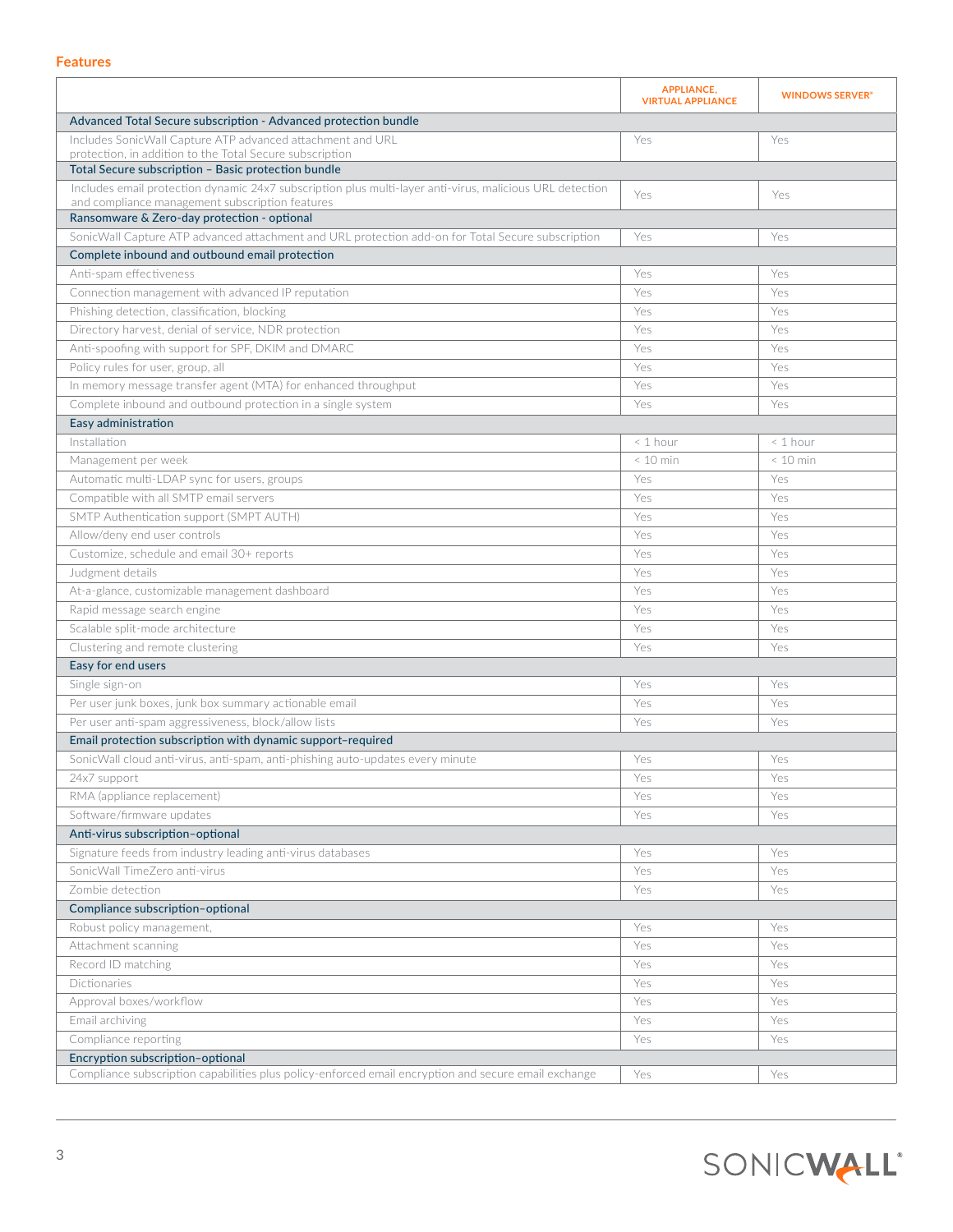## **System Specifications**

| <b>EMAIL SECURITY APPLIANCES</b>        | 5000                                                                                              | 7000                                            | 9000                                         |
|-----------------------------------------|---------------------------------------------------------------------------------------------------|-------------------------------------------------|----------------------------------------------|
| Domains                                 | Unrestricted                                                                                      |                                                 |                                              |
| Operating system                        | Hardened SonicWall Linux OS appliance                                                             |                                                 |                                              |
| Rackmount chassis                       | 1RU                                                                                               | 1RU                                             | 1RU                                          |
| CPU(s)                                  | Celeron G1820                                                                                     | i3-4330                                         | E3-1275 v3                                   |
| <b>RAM</b>                              | 8 GB                                                                                              | 16 GB                                           | 32 GB                                        |
| Hard drive                              | 500 GB                                                                                            | 1 TB                                            | 1 TB                                         |
| Redundant disk array (RAID)             | $\overline{\phantom{0}}$                                                                          | RAID 1                                          | RAID 5                                       |
| Hot swappable drives                    | No                                                                                                | Yes                                             | Yes                                          |
| Redundant power supply                  | No                                                                                                | No                                              | Yes                                          |
| SAFE Mode Flash                         | Yes                                                                                               | Yes                                             | Yes                                          |
| Dimensions                              | 17.0 x 16.4 x 1.7 in 43.18<br>x 41.59 x 4.44 cm                                                   | 17.0 x 16.4 x 1.7 in 43.18<br>x 41.59 x 4.44 cm | 27.5 x 19.0 x 3.5 in 69.9<br>x 48.3 x 8.9 cm |
| Weight                                  | 16 lbs / 7.26 kg                                                                                  | 16 lbs / 7.26 kg                                | 50.0 lbs/ 22.7 kg                            |
| WEEE weight                             | 16 lbs / 7.37 kg                                                                                  | 16 lbs / 22.2 kg                                | 48.9 lbs/ 22.2 kg                            |
| Power consumption (watts)               | 46                                                                                                | 48                                              | 158                                          |
| <b>BTUs</b>                             | 155                                                                                               | 162                                             | 537                                          |
| MTBF @25C in hours                      | 130,919                                                                                           | 150,278                                         | 90,592                                       |
| MTBF @25C in years                      | 14.9                                                                                              | 17.2                                            | 10.3                                         |
| <b>Email Security Software</b>          |                                                                                                   |                                                 |                                              |
| Domains                                 | Unrestricted                                                                                      |                                                 |                                              |
| Operating system                        | Microsoft Hyper-V Server 2012 (64-bit) or higher<br>Windows Server 2008 R2 or higher x64 bit only |                                                 |                                              |
| CPU                                     | Intel or AMD 64-bit processor                                                                     |                                                 |                                              |
| <b>RAM</b>                              | 8 GB minimum configuration                                                                        |                                                 |                                              |
| Hard drive                              | 160 GB minimum configuration                                                                      |                                                 |                                              |
| <b>Email Security Virtual Appliance</b> |                                                                                                   |                                                 |                                              |
| Hypervisor                              | ESXi™ and ESX™ (version 5.0 and newer)                                                            |                                                 |                                              |
| Operating system installed              | 8 GB (expandable)                                                                                 |                                                 |                                              |
| Allocated memory                        | 4 GB                                                                                              |                                                 |                                              |
| Appliance disk size                     | 160 GB (expandable)                                                                               |                                                 |                                              |
| VMware hardware compatibility guide     | http://www.vmware.com/resources/compatibility/search.php                                          |                                                 |                                              |